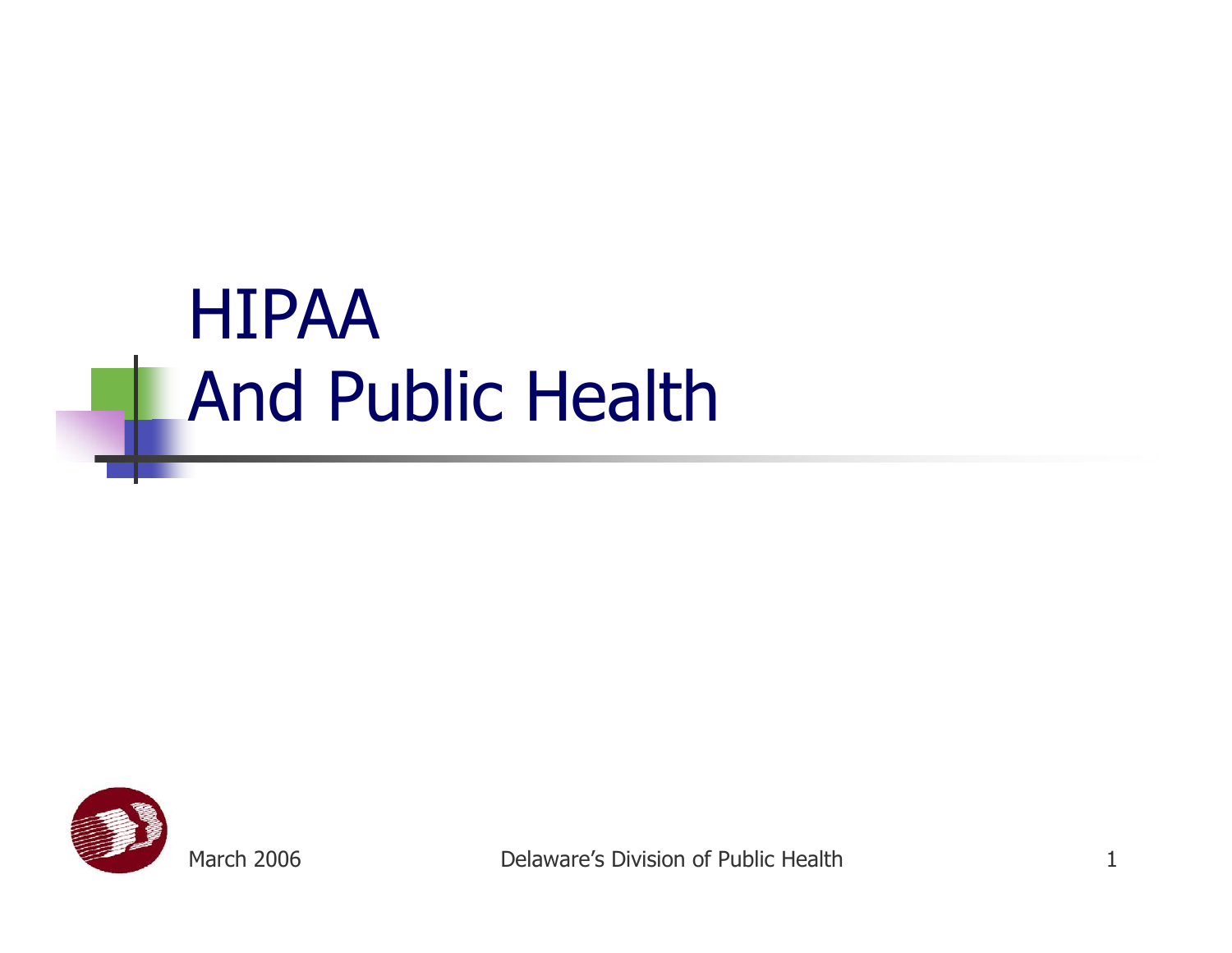#### HIPAA

#### The purpose for HIPAA (Health Insurance Portability & Accountability Act) is to protect the confidentiality, integrity, and availability of an individual's medical information.

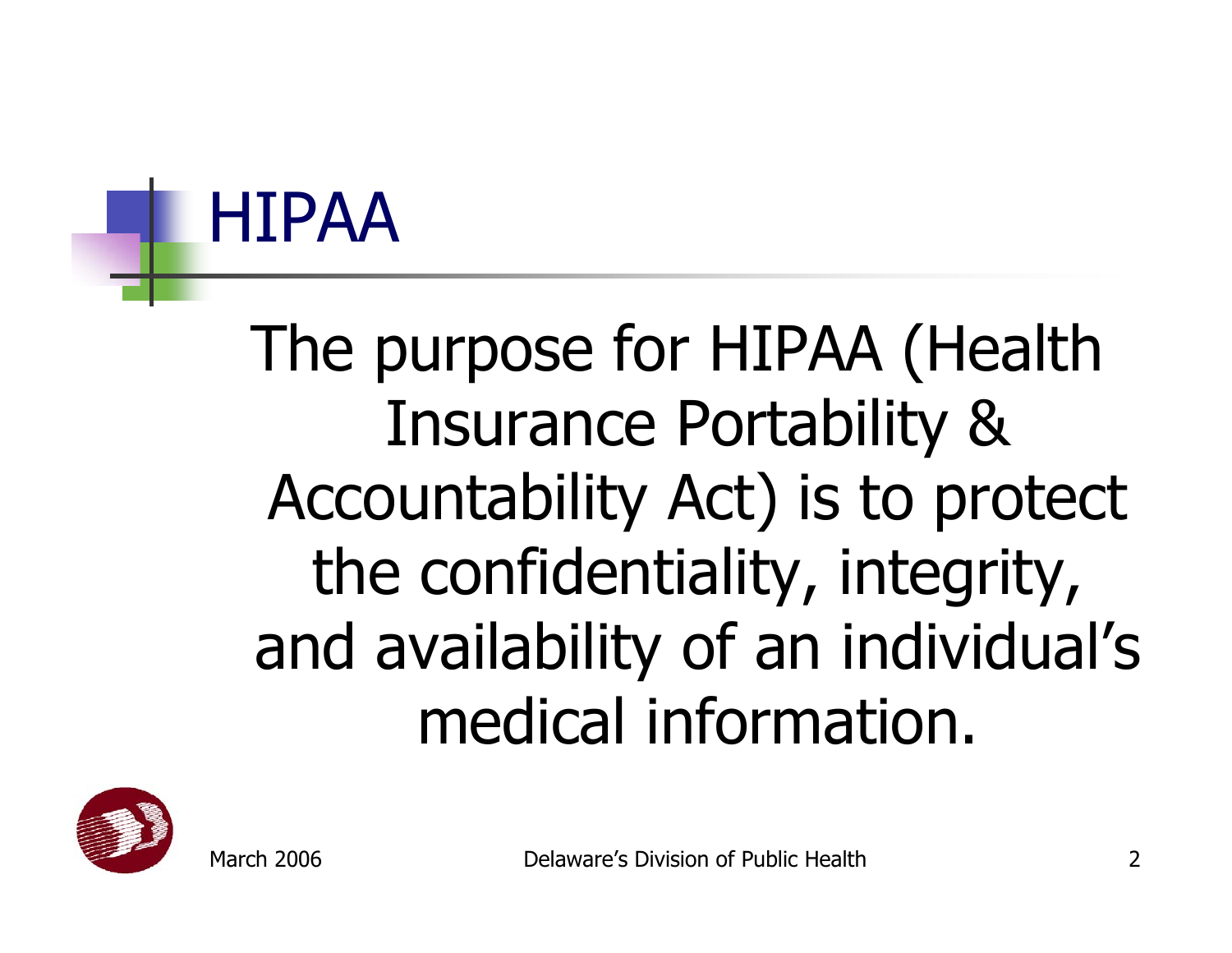# Hybrid Entity

Public Health (PH) is considered to be a hybrid entity. PH has activities that are covered and other activities not covered by HIPAA.

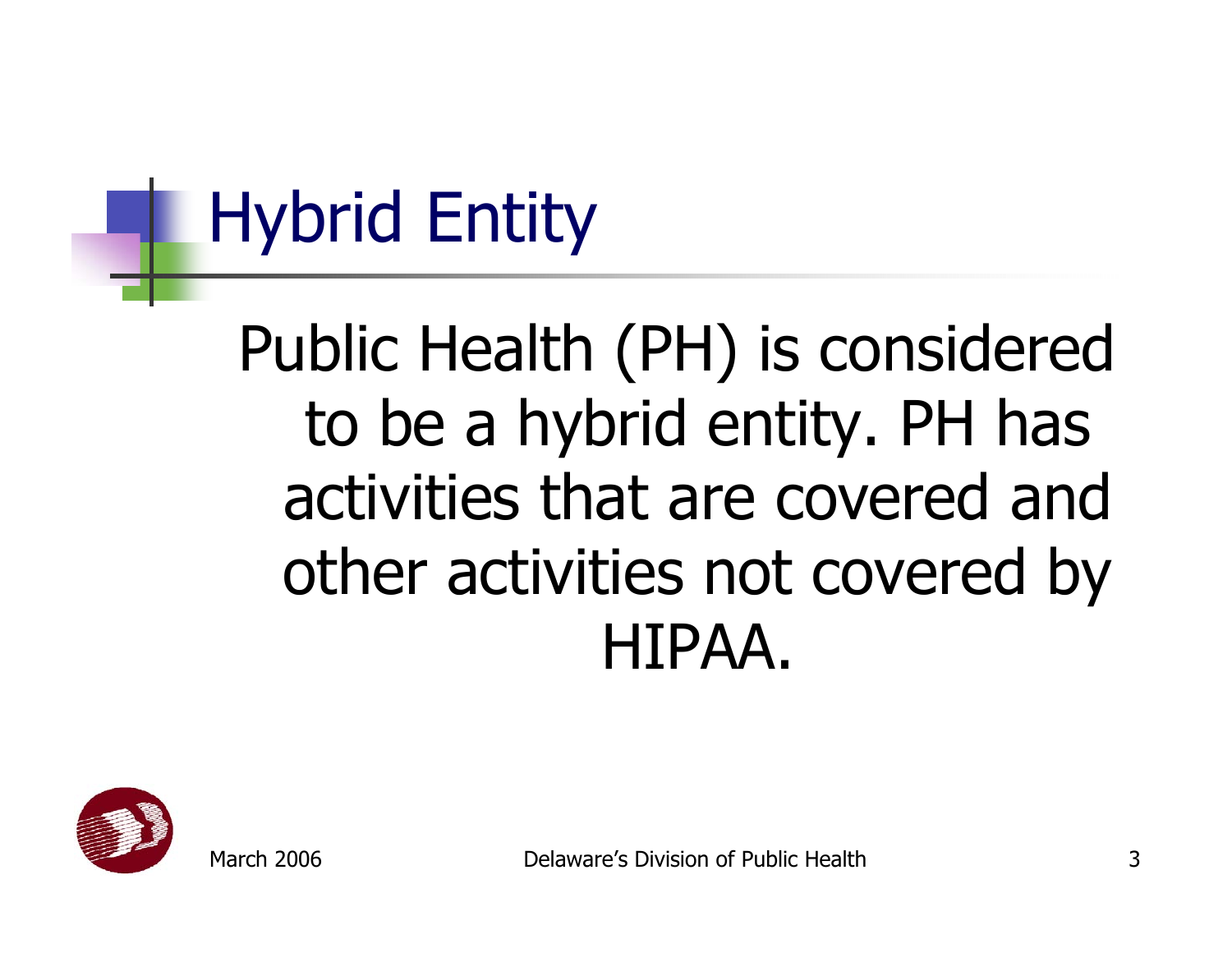## Public Health & Privacy Rule

The rule recognizes the need for public health authorities and others responsible for ensuring the Public's health and safety to have access to sensitive medical information.

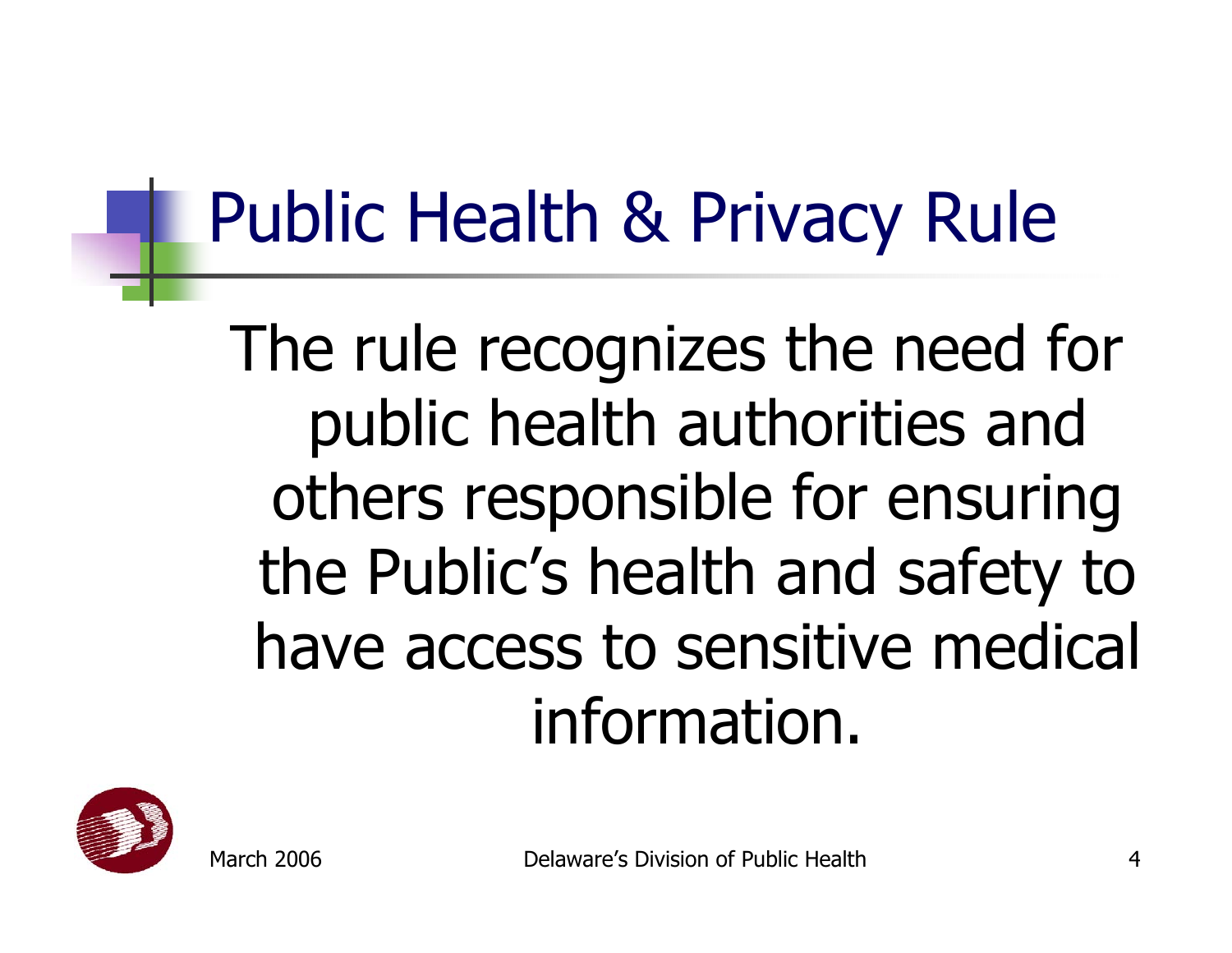# Examples of Health Services

- $\times$  Family Planning
- $\times$  STD\*
- $\times$  TB\*
- $\checkmark$  Child Health
- $\checkmark$ Dental
- 9 Child Lead Poisoning Screening & Case management\* (\*hybrid)

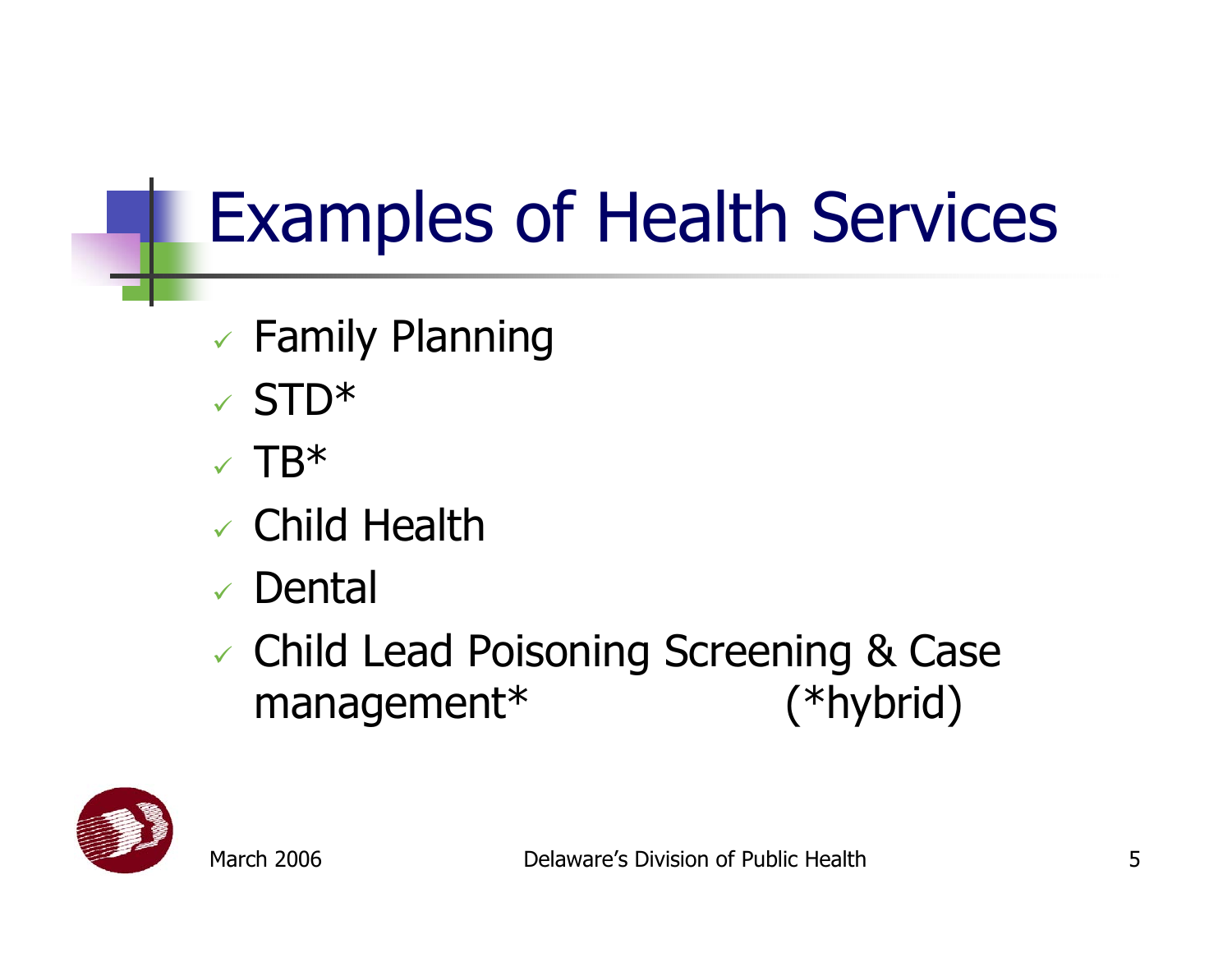# Public Health Functions

- $\checkmark$ Public Health surveillance
- $\checkmark$ Program evaluation
- $\checkmark$ Emergency preparedness
- $\checkmark$ Outbreak investigations
- 9 Direct health services
- 9 Public Health research

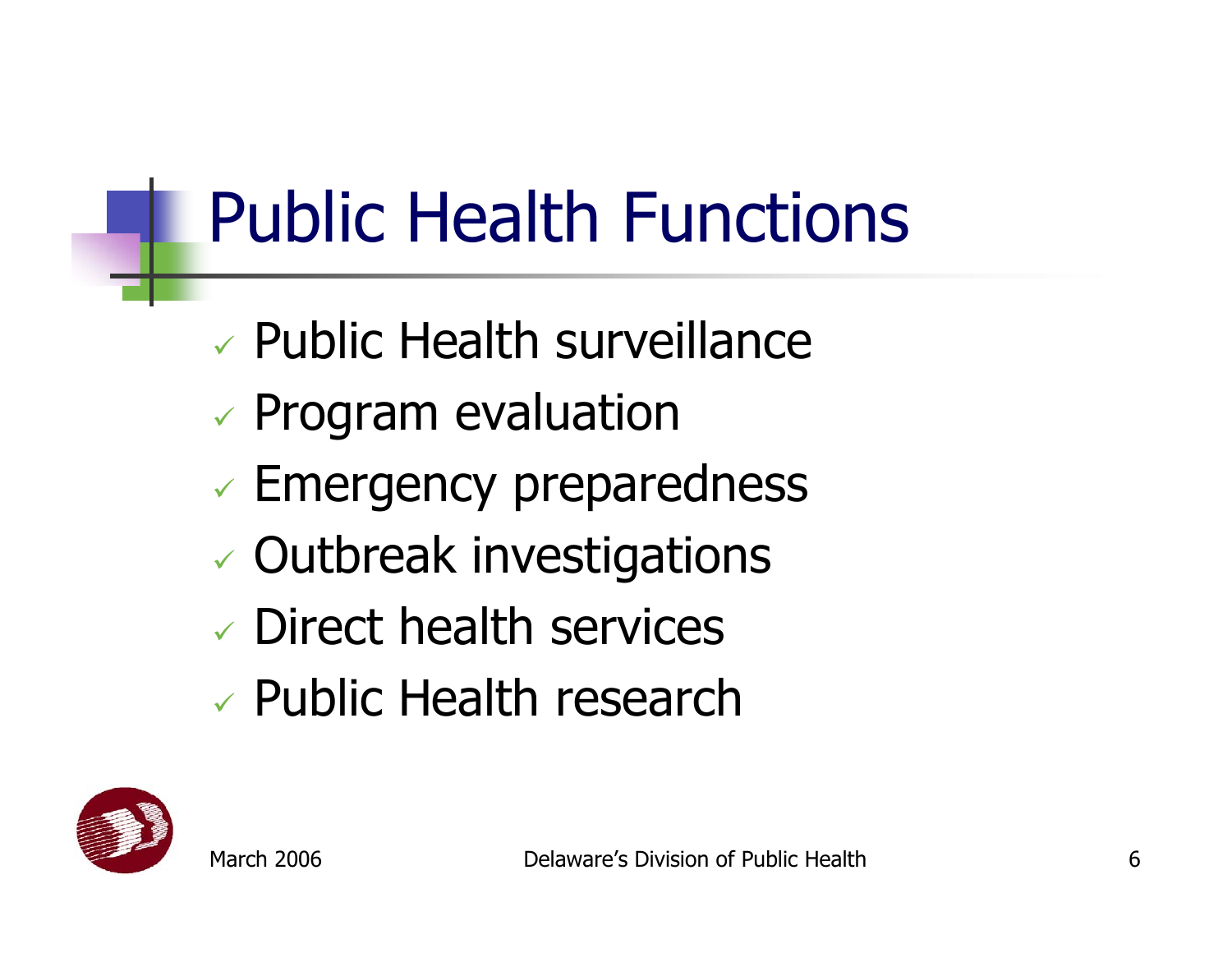# Sharing Medical Information

- $\checkmark$  Reporting of disease, injury, and vital events (e.g., birth or death)
- $\checkmark$  Conducting Public Health surveillance, investigations and interventions such as a person who may have been exposed to a communicable disease or may be at risk for contracting or spreading a disease or condition



March 2006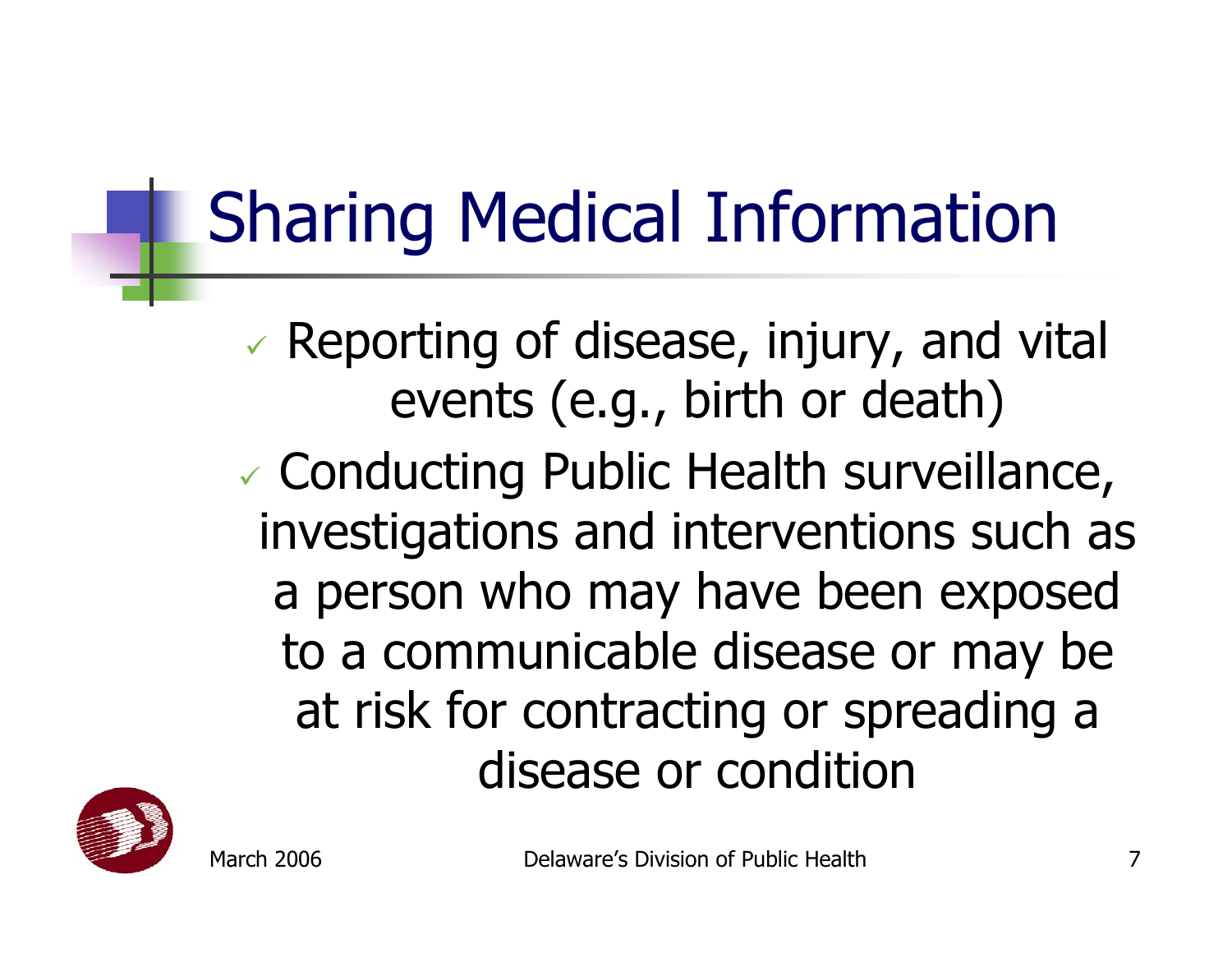# Sharing Medical Information

- $\vee$  Reporting child abuse or neglect to a public health or other government authority legally authorized to receive reports
- $\checkmark$  A person subject to jurisdiction of the Food and Drug Administration (FDA) concerning the quality, safety, or effectiveness of an FDA-related product or activity for which that person has responsibility

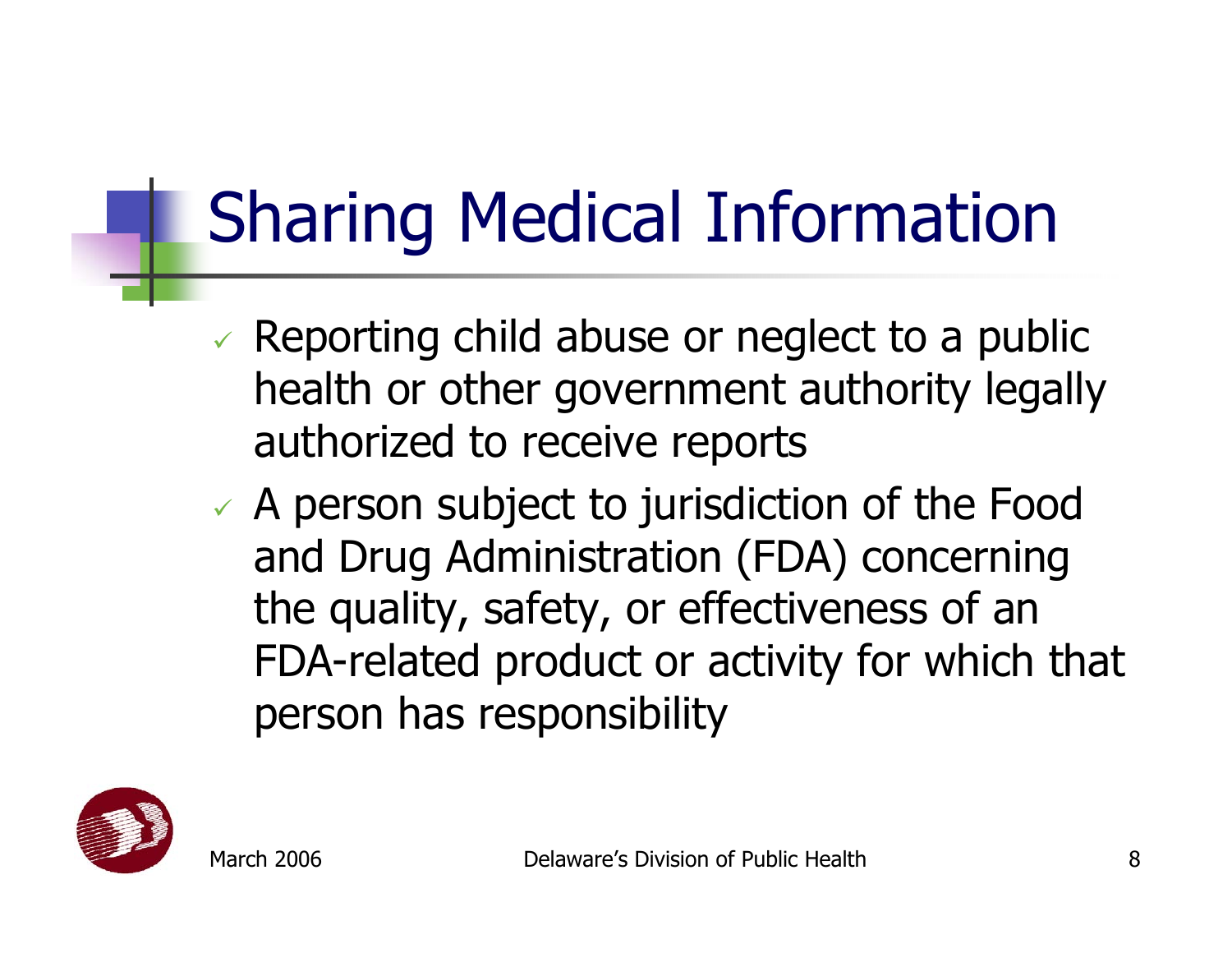#### Password

- $\checkmark$  Use strong passwords (at least 6 characters, containing a combination of letters or numbers)
- $\checkmark$  Change your passwords
- $\checkmark$  Do not share your passwords
- $\checkmark$  If you MUST write down your passwords
	- ¾ Store it in a secure location
	- ¾ DO NOT store under your desktop or post it

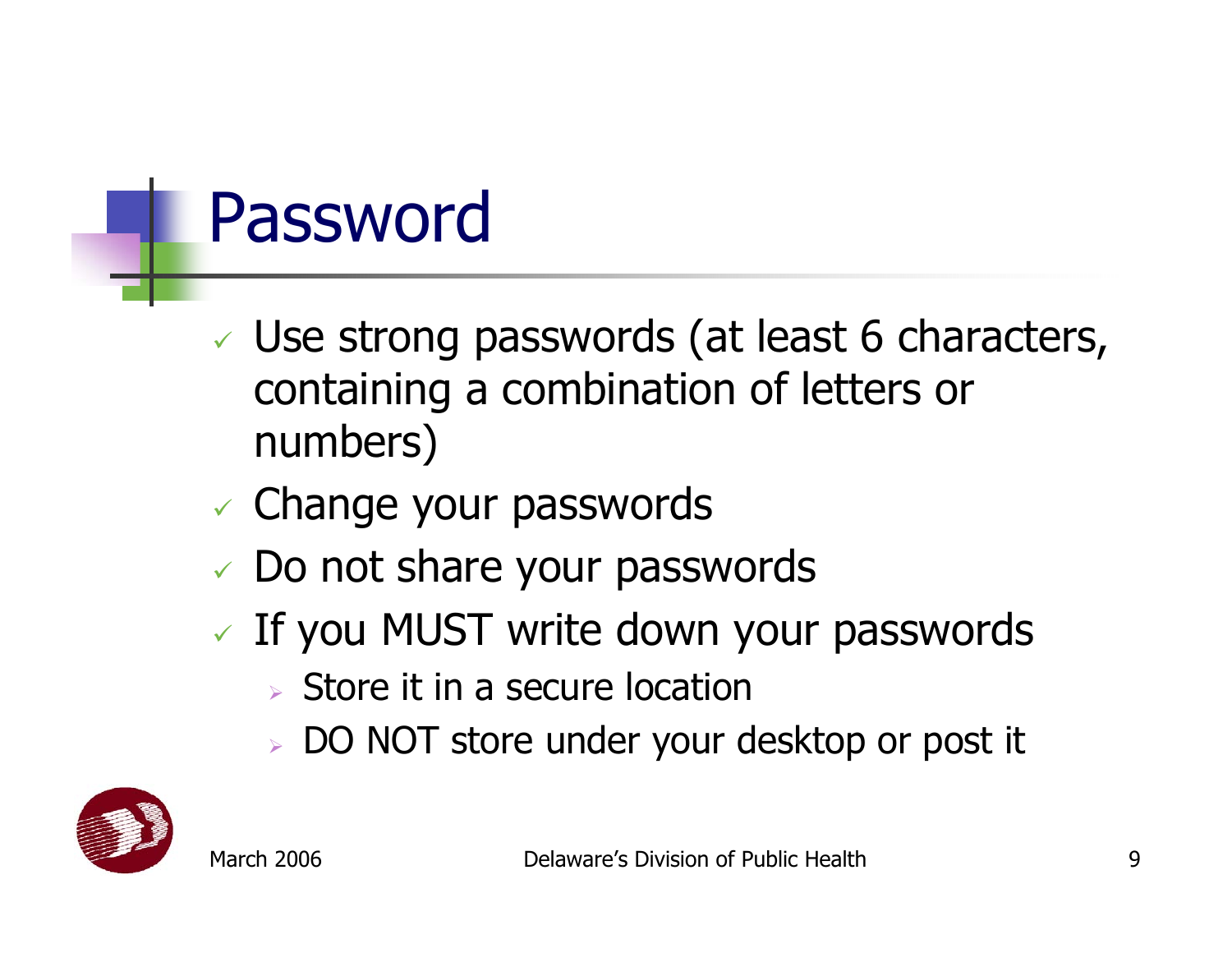## How is PHI transmitted?

- $\checkmark\,$  By sight
- $\checkmark$  By face-to-face interactions
- $\checkmark$  By fax
- $\checkmark$  By email
- $\checkmark$  By phone
- $\checkmark$  By mail

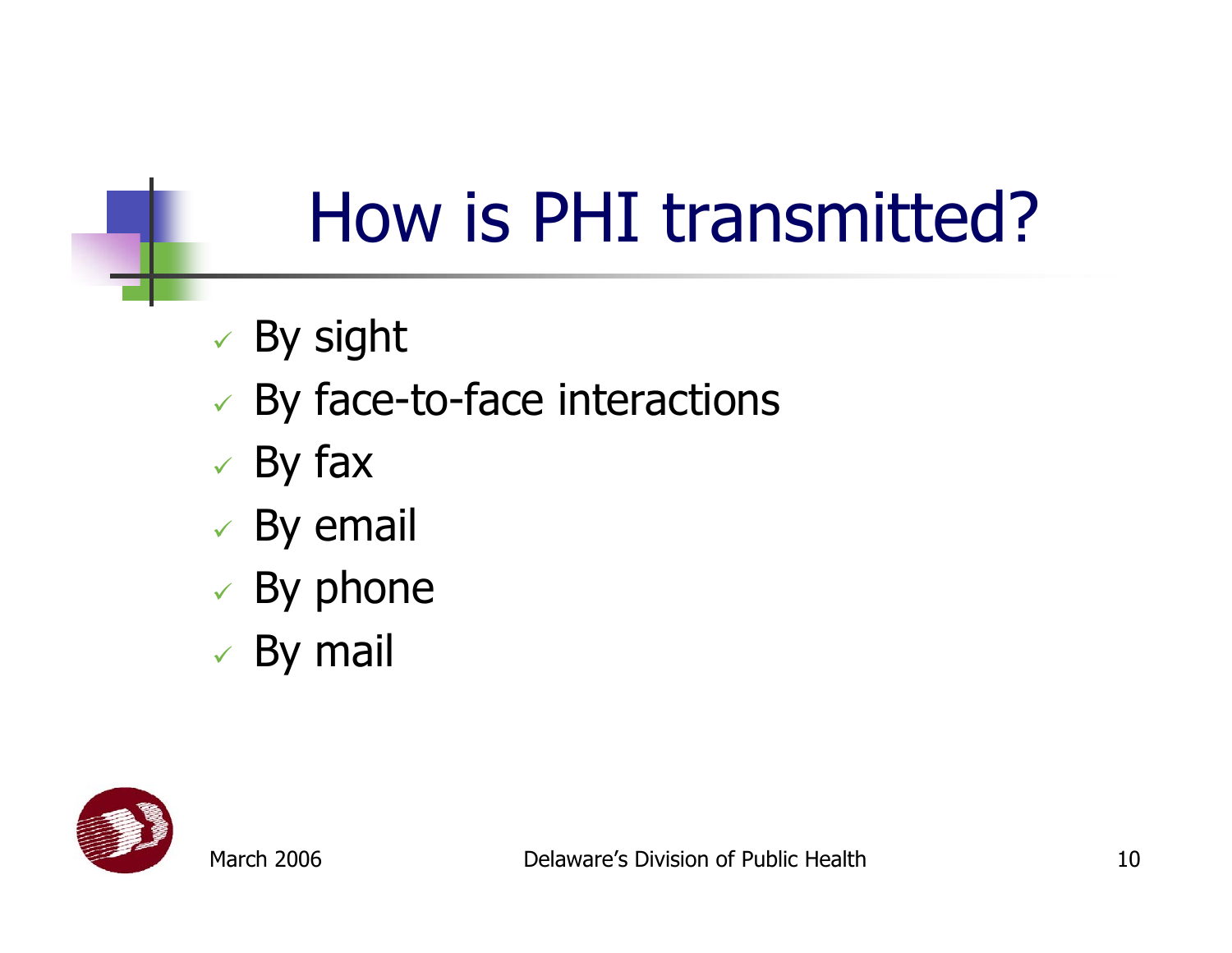#### Minimize Visual Misuse of PHI

- $\checkmark$  Clean desk policy
- $\vee$  Placing medical charts with name faced inward in chart holder
- $\checkmark$  Turning monitors away from general public
- $\checkmark$  Restricting access to areas where PHI is openly displayed
- $\checkmark$  Shredding documents before putting in trash

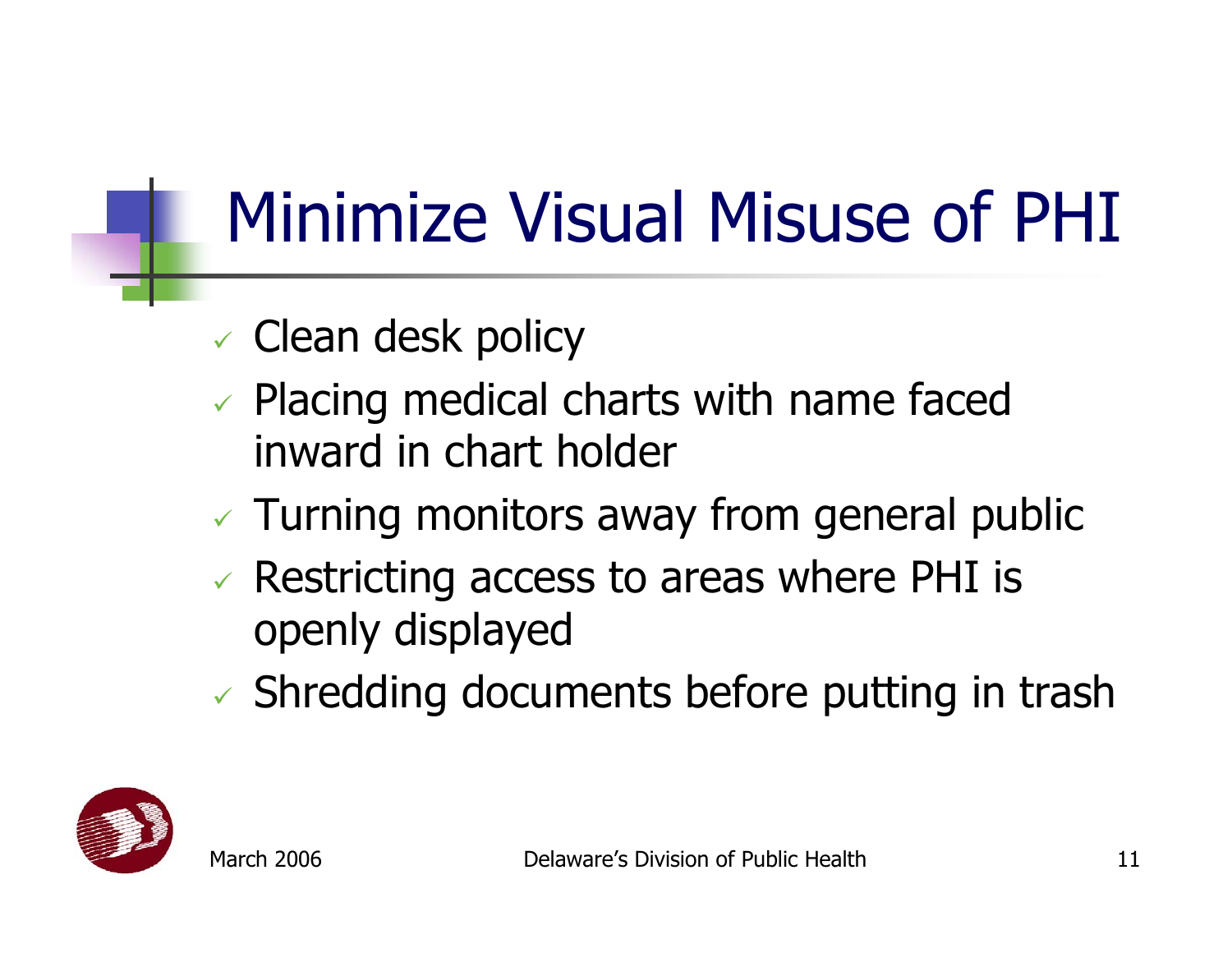#### Face-to Face Use of PHI

- $\checkmark$  Conduct conversations in areas apart from others
- $\checkmark$  Speak in a low clear voice
- $\checkmark$  If referencing a document, don't show document to another if there is information that the other should not have
- $\vee$  Make sure no documents are left behind before ending conversation

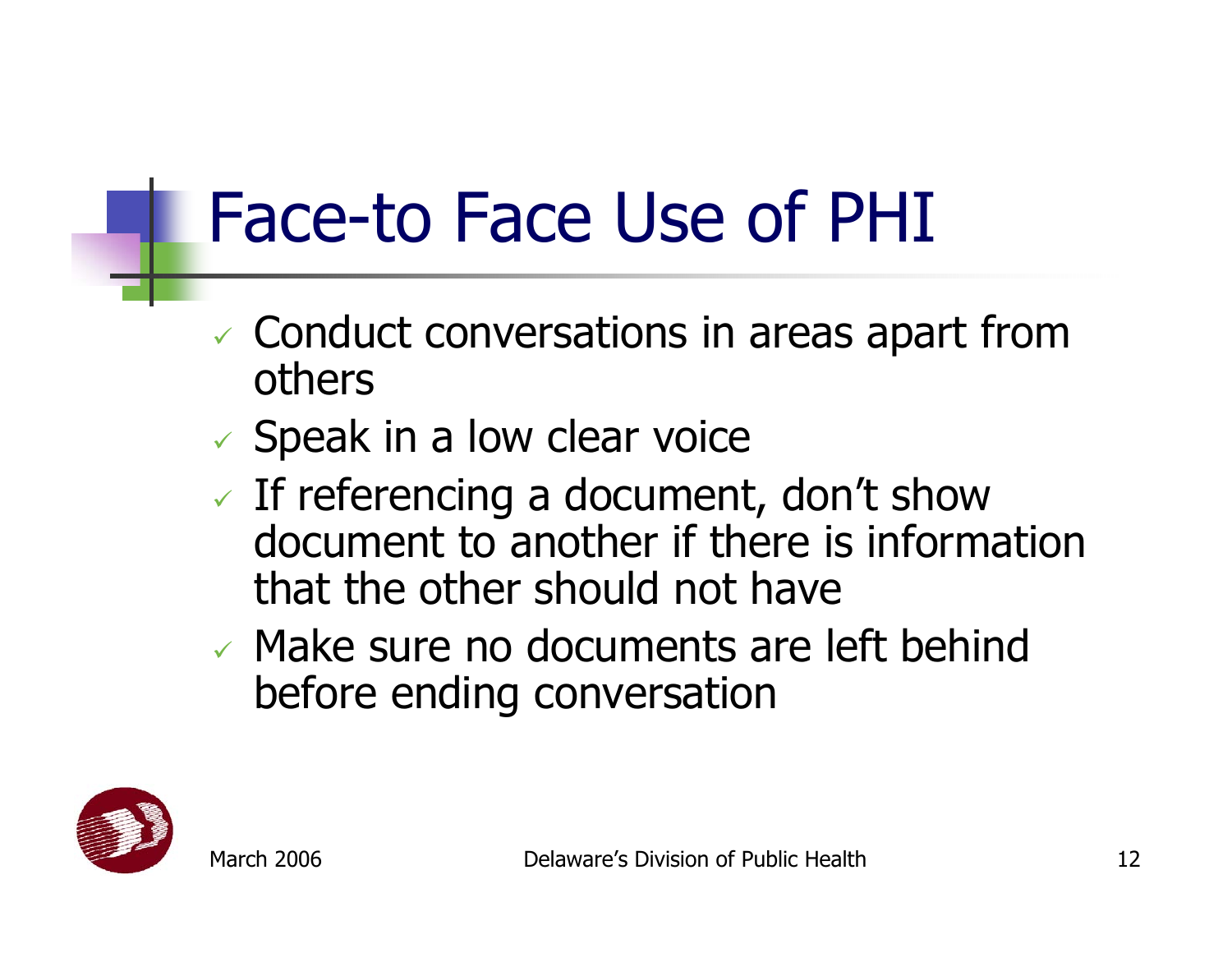# Faxing Sensitive Medical Information

- $\checkmark$  Call to let the receiver know when you are ready to send fax
- $\checkmark$  Verify fax number before sending
- $\checkmark$  Use a cover sheet



- $\checkmark$  Verify that the information was received
- $\checkmark$  Fax sensitive medical information only when absolutely necessary
- $\checkmark$  Document if it was unintentionally sent to the incorrect number

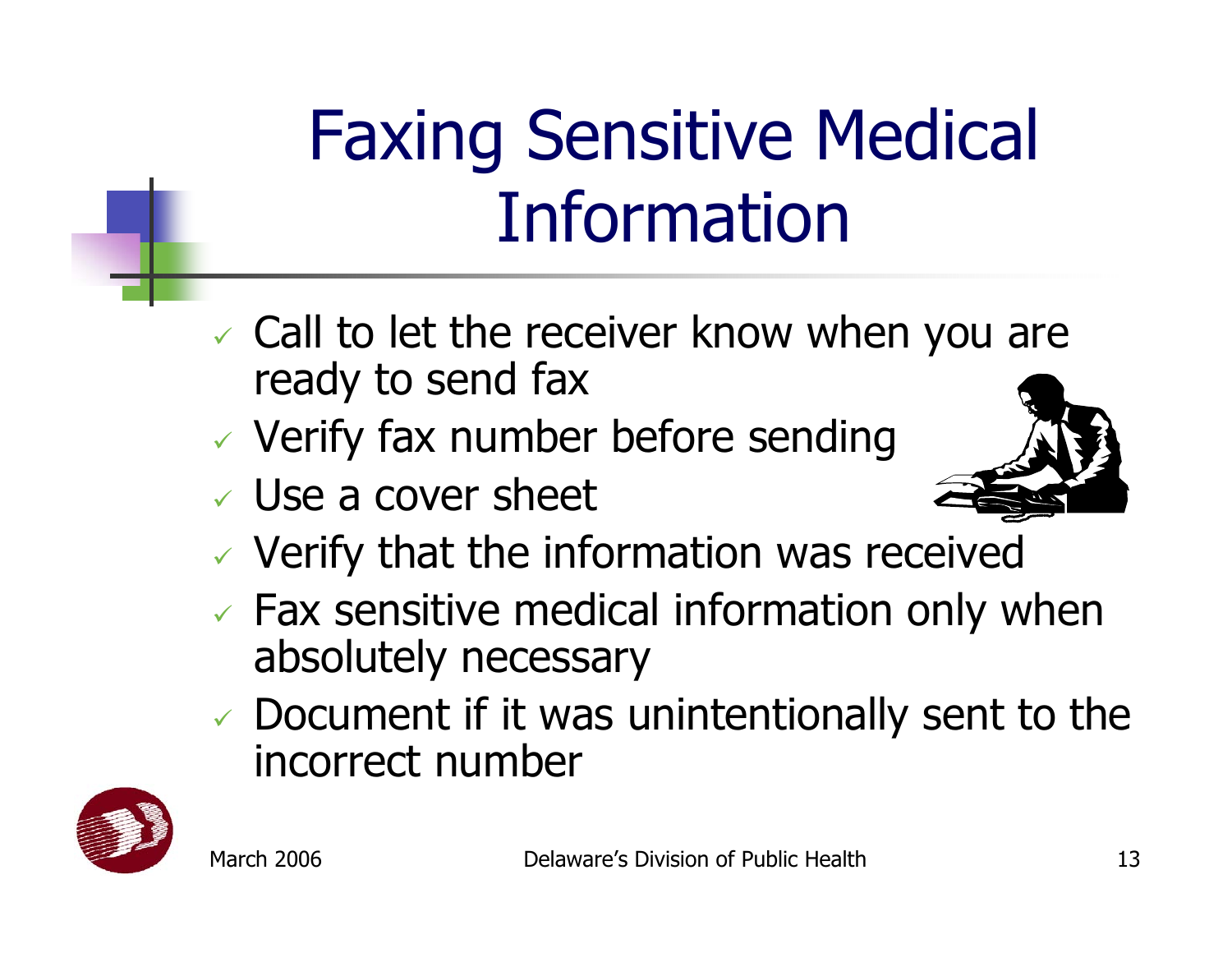#### Use of email

- $\checkmark$  Verify the email address before sending
- $\checkmark$  Confirm with the receiver that the receiver's email account is password protected
- $\checkmark$  Set your email setting to notify you when an email has been received and opened

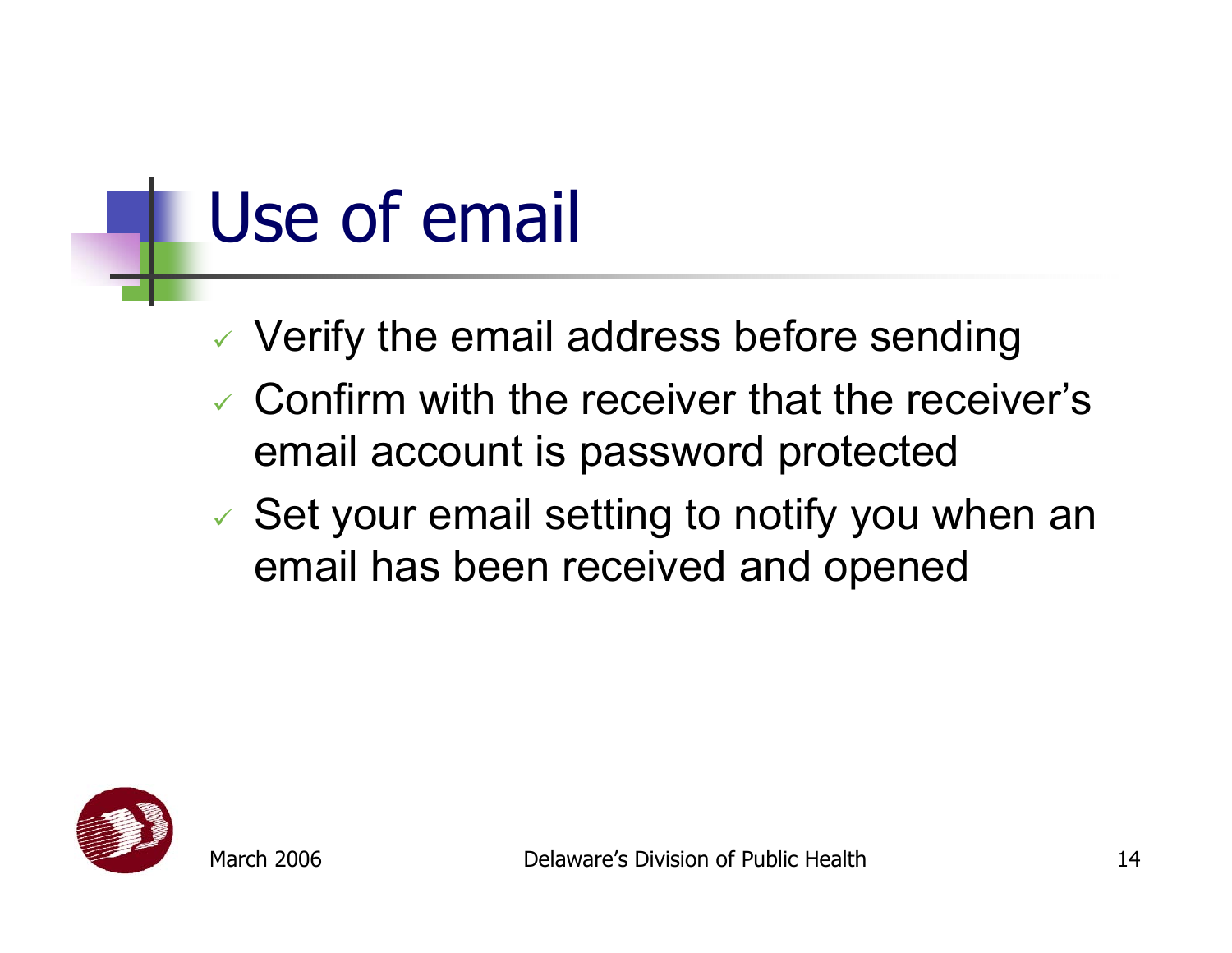# Sharing PHI Over the Phone

- $\checkmark$  When caller is calling only to confirm details already known by the caller, do NOT volunteer new information
- $\checkmark$  Take the organization's name and main number, the caller's name and caller's extension number. Hang up. Call them back –immediately if its an emergency
- $\checkmark$  To confirm the caller is who they say they are, check the individual's record and confirm details such as DOB, address, etc

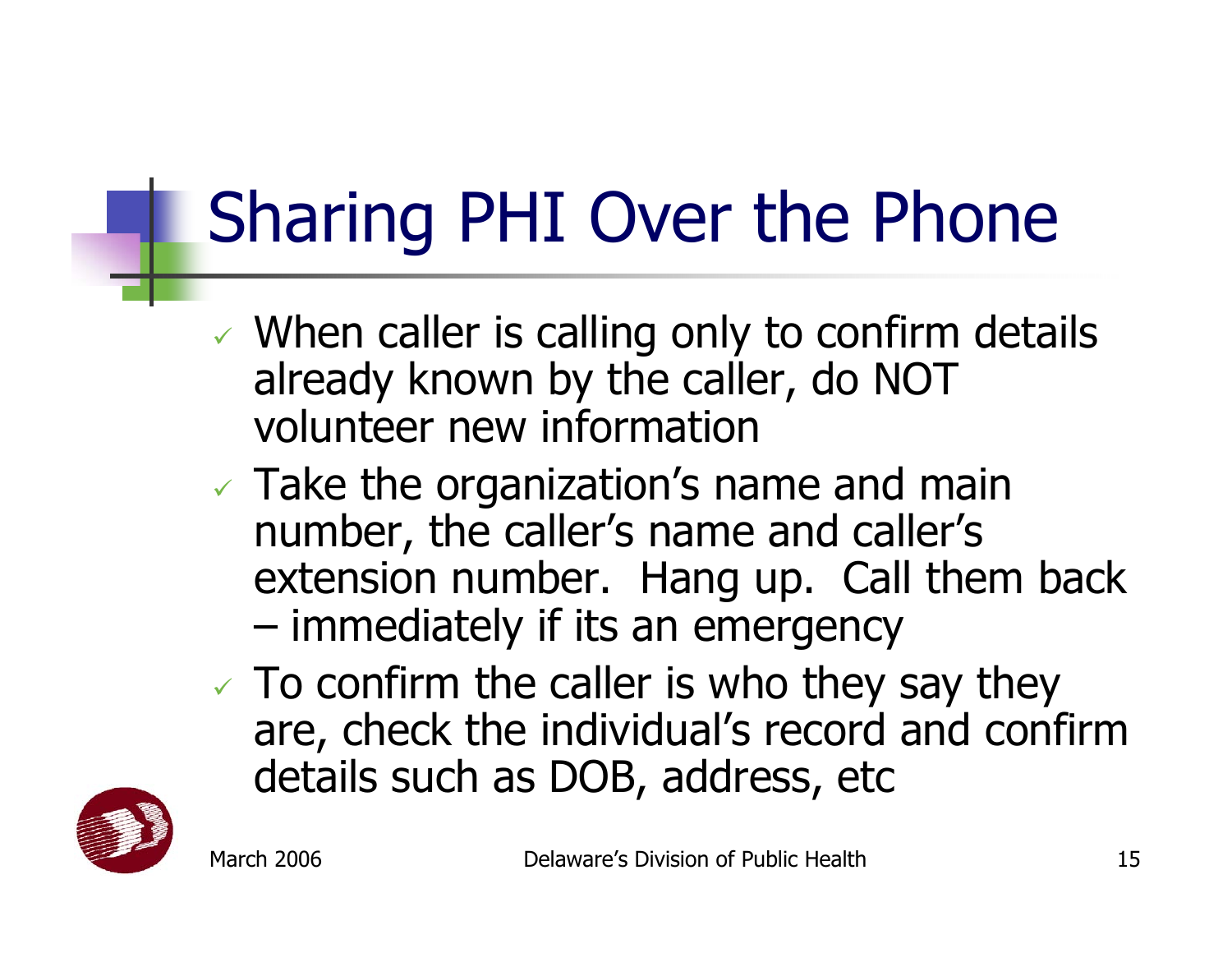#### Use of mail

- $\checkmark$  Always address confidential material to named addressee
- $\checkmark$  Mark the package to show that it contains private information
- $\checkmark$  Verify the postal address to which you are sending the PHI
- $\checkmark$  Tape seals to the package and sign with your signature over the tape

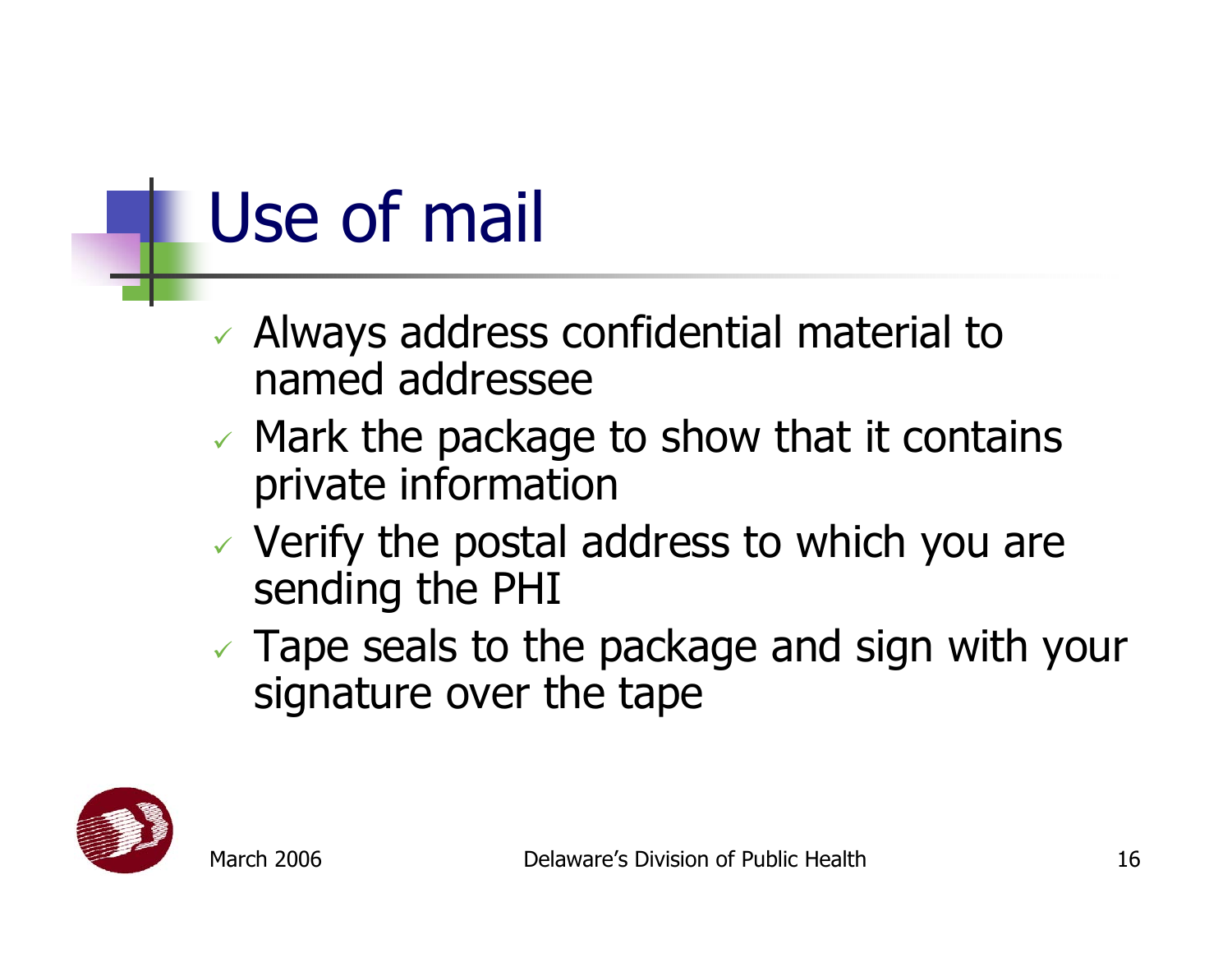# Appropriate Disposal of Data

All sensitive medical information needs to be properly and appropriately disposed.

- $\checkmark$  NO PHI should be placed in the trash
- $\vee$  CD ROM disks must be rendered unreadable by shredding, breaking
- $\checkmark$  All paper with PHI must be properly disposed of….possibly cross-cut shredder



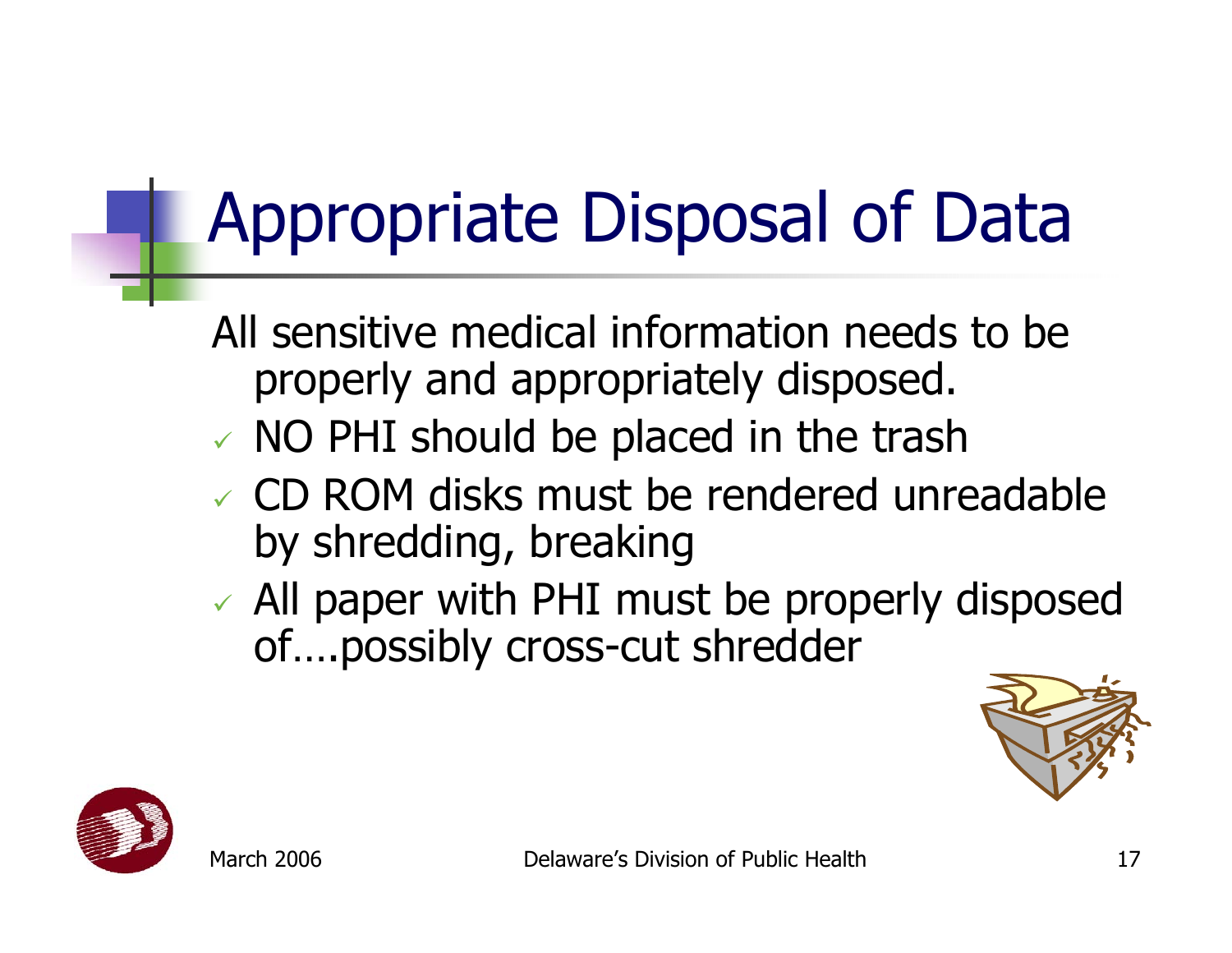# Physical Safeguards

- $\checkmark$  Use appropriate facilities & security
- 9 Workstations Use & Security policies
- $\sqrt{2}$  Fax machines, copies and printers are physically secured
- $\checkmark$  Servers and mainframes must be protected and access controlled

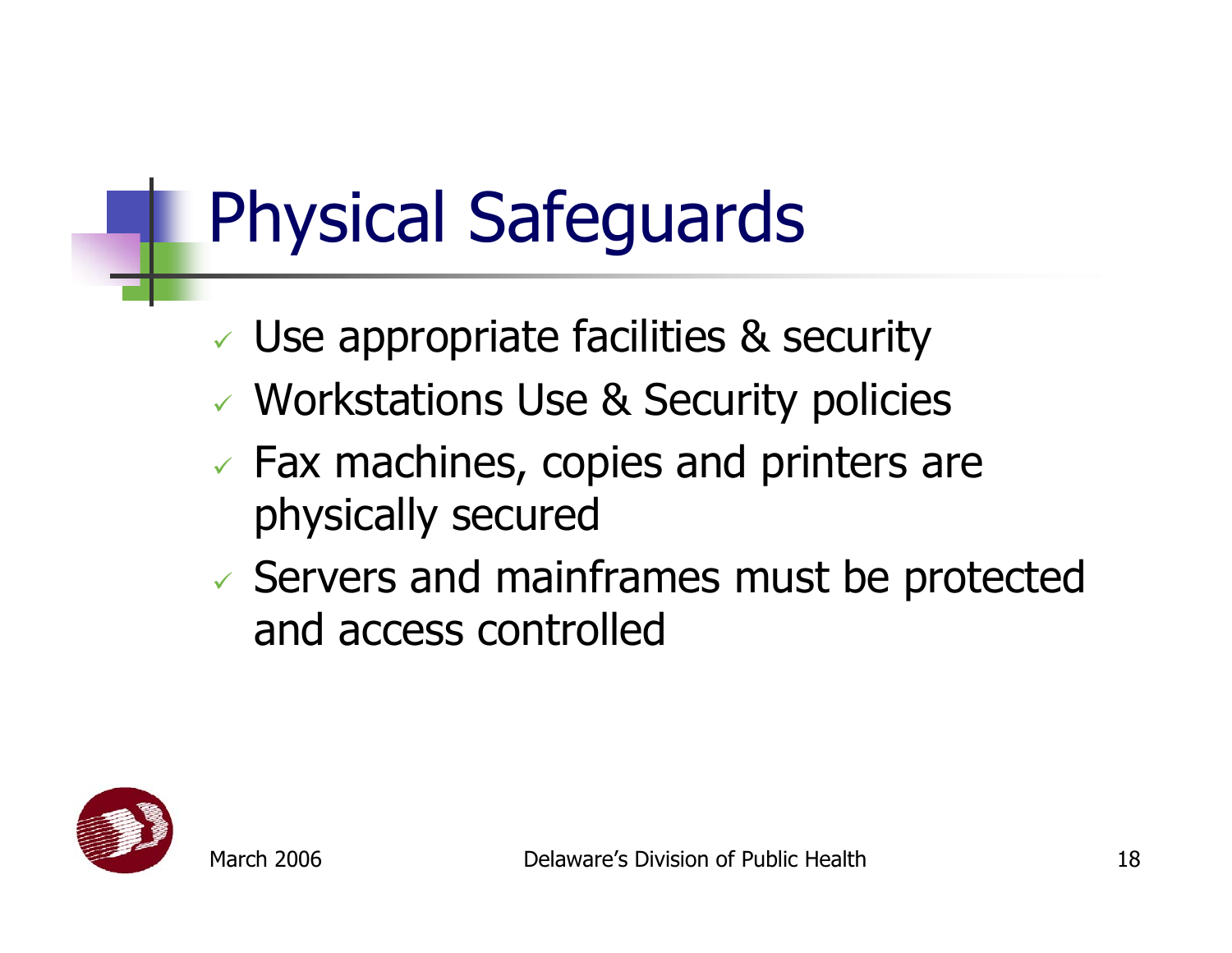# Something to Keep in Mind



#### PHI should be seen by only those who are authorized to see it.



March 2006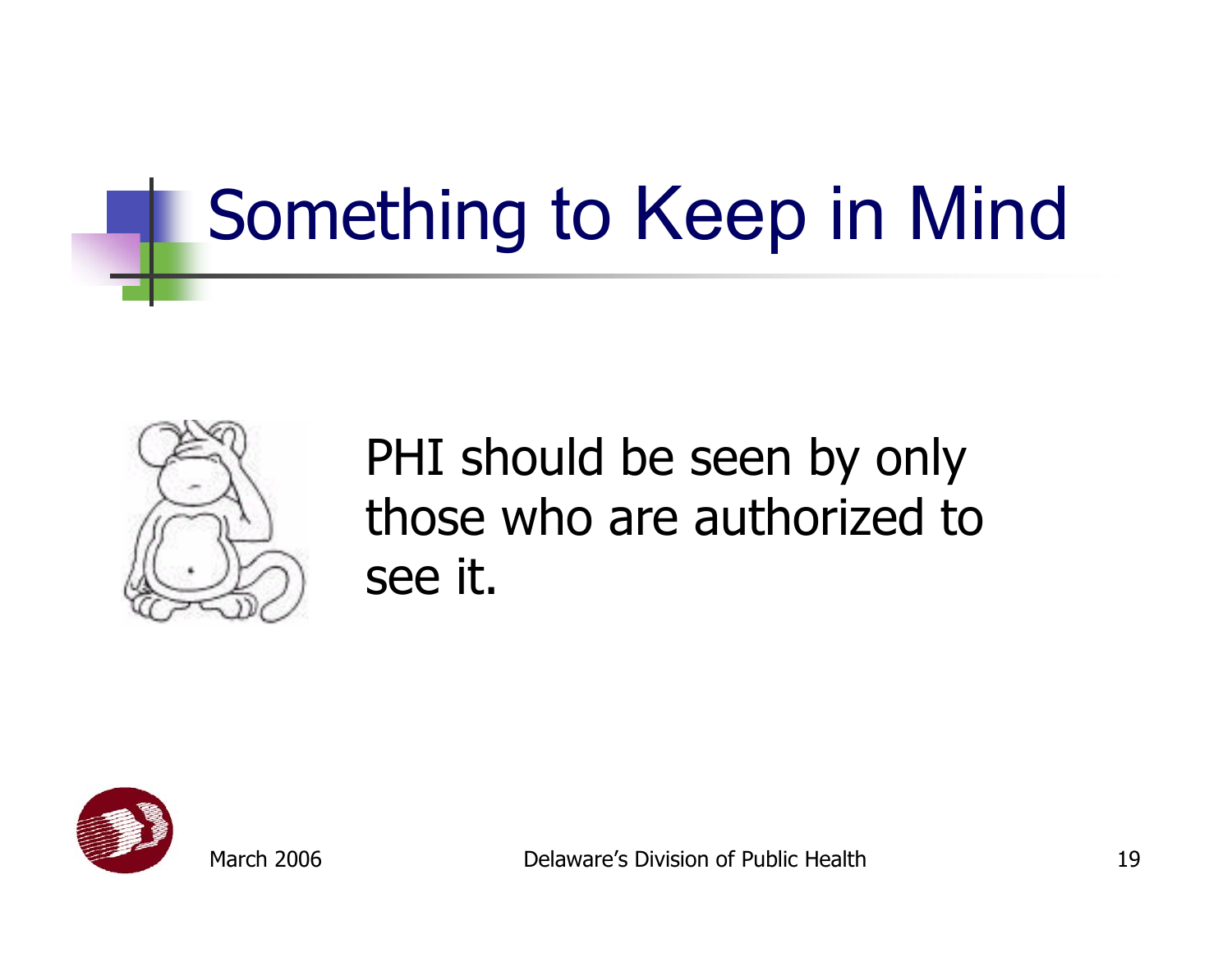# Something to Keep in Mind



PHI should be heard by only those who are authorized to hear it.



PHI should be transmitted or shared with only those who are authorized to receive it.



March 2006

Delaware's Division of Public Health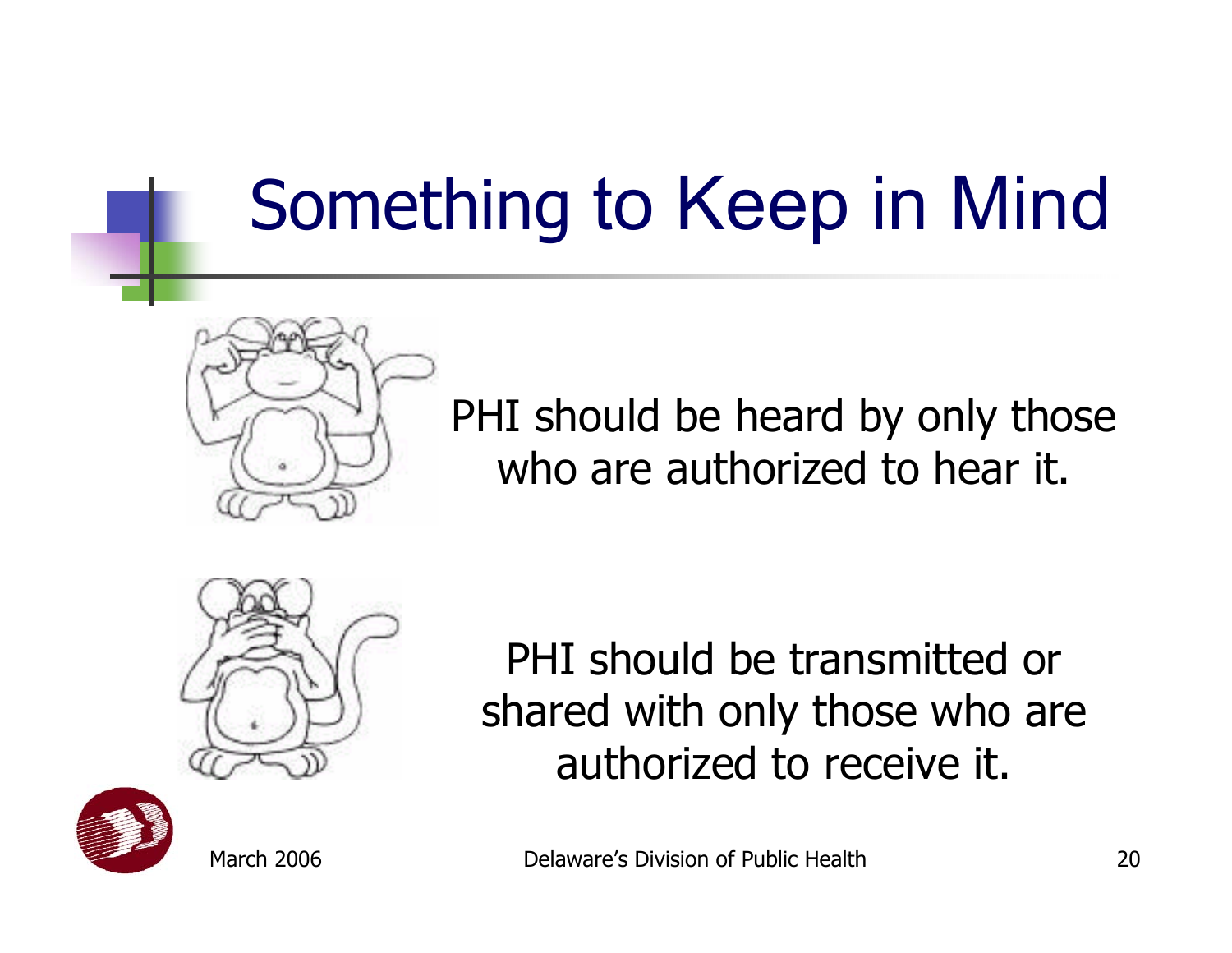Enforcements for Privacy and Security

 $\checkmark$  Enforced by different agencies ◆ Office of Civil Rights (OCR) enforces privacy with civil penalties

- $\checkmark$  Department of Justice (DOJ) enforces privacy with criminal penalties
- Center for Medicare/Medicaid (CMS) enforces security



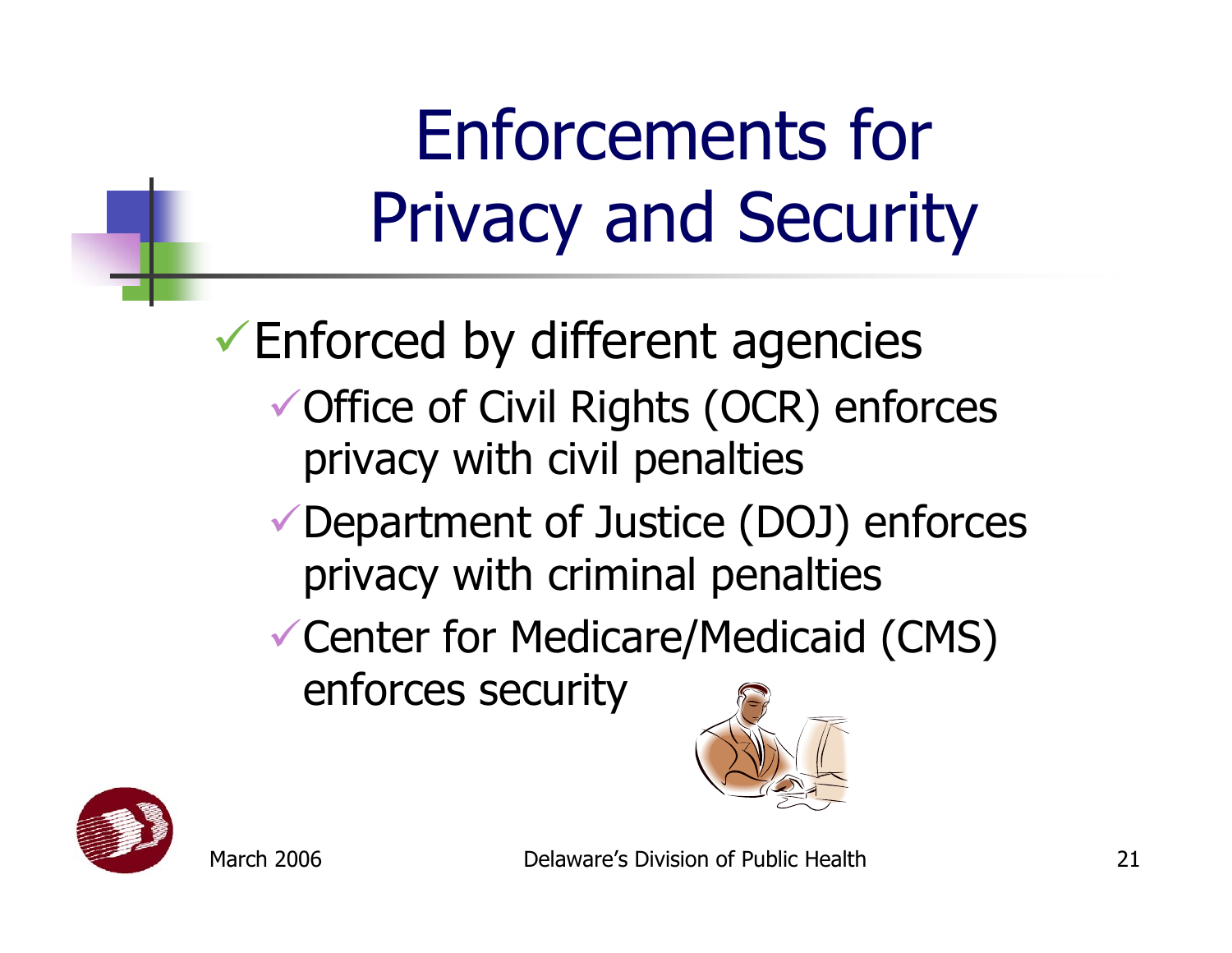#### What Are the Penalties?

- HIPAA calls for severe civil and criminal penalties for noncompliance, including:
- $\checkmark$  $\checkmark$  Fines up to \$25K for multiple violations of the same standard in a calendar year
- $\checkmark$  $\checkmark$  Fines up to \$250K and/or imprisonment up to 10 years for knowing misuse of sensitive health information

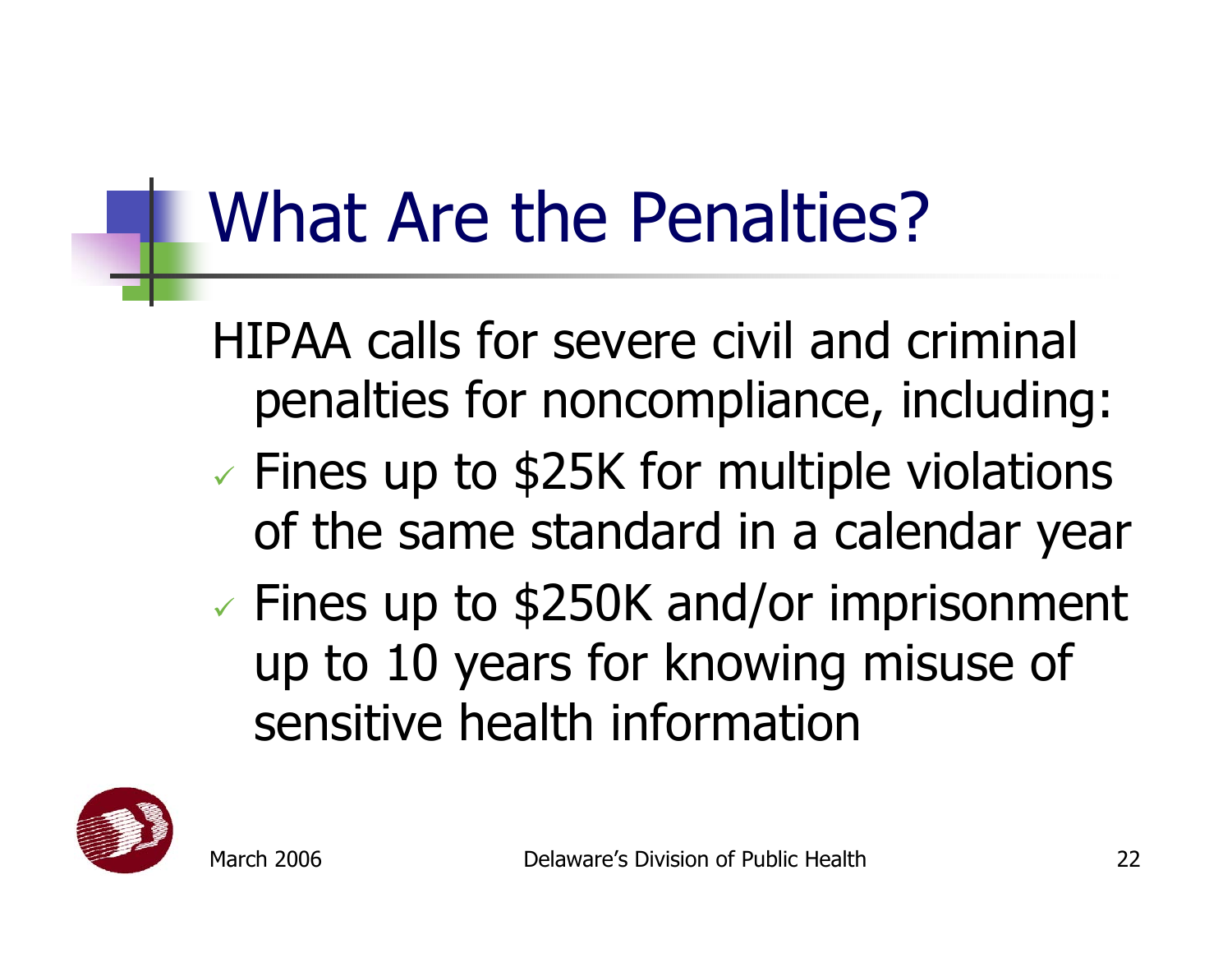# **Summary**

- $\vee$  ALL sensitive medical information needs to be treated as confidential
- $\checkmark$  Comply with DHSS and DPH policies and procedures
- $\checkmark$  Information should only be accessed and shared by authorized staff
- $\checkmark$  Protect all information and report any misuse of protected health information

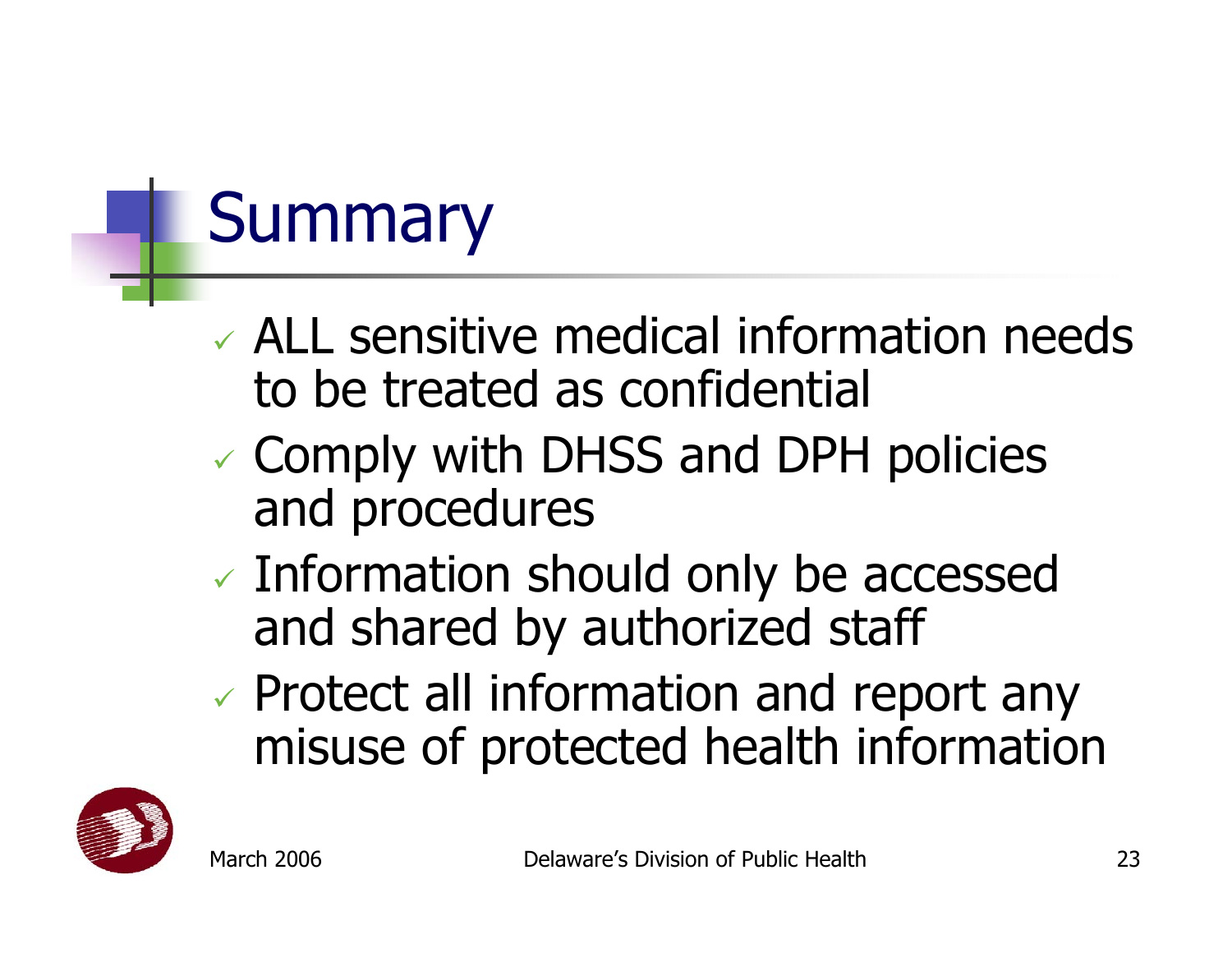#### Resources

- 9 HIPAA Coordinator
- $\checkmark$ <http://www.hhs.gov/ocr/hipaa/>
- $\checkmark$  [http://www.dhss.delaware.gov/dhss/dp](http://www.dhss.delaware.gov/dhss/dph/hipaa.html) [h/hipaa.html](http://www.dhss.delaware.gov/dhss/dph/hipaa.html)
- $\checkmark$  [http://www.hhs.gov/ocr/hipaa/guideline](http://www.hhs.gov/ocr/hipaa/guidelines/guidanceallsections.pdf) [s/guidanceallsections.pdf](http://www.hhs.gov/ocr/hipaa/guidelines/guidanceallsections.pdf)